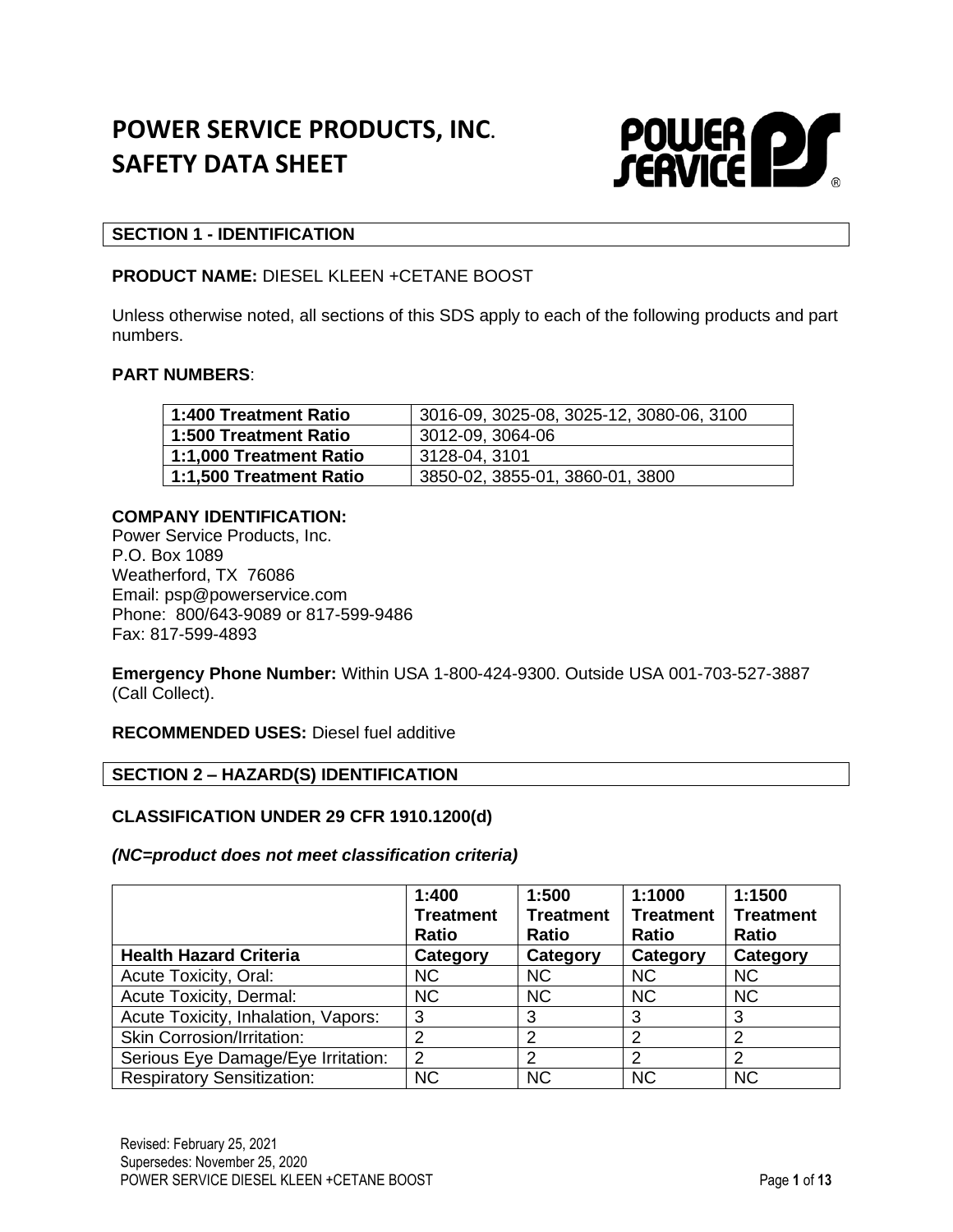|                                 | 1:400<br><b>Treatment</b><br><b>Ratio</b> | 1:500<br><b>Treatment</b><br><b>Ratio</b> | 1:1000<br><b>Treatment</b><br>Ratio | 1:1500<br><b>Treatment</b><br>Ratio |
|---------------------------------|-------------------------------------------|-------------------------------------------|-------------------------------------|-------------------------------------|
| <b>Health Hazard Criteria</b>   | Category                                  | Category                                  | Category                            | Category                            |
| <b>Skin Sensitization:</b>      | <b>NC</b>                                 | <b>NC</b>                                 | <b>NC</b>                           | <b>NC</b>                           |
| Germ Cell Mutagenicity:         | <b>NC</b>                                 | <b>NC</b>                                 | <b>NC</b>                           | <b>NC</b>                           |
| Carcinogenicity:                | $\overline{2}$                            | 2                                         | 2                                   | 2                                   |
| <b>Reproductive Toxicity:</b>   | <b>NC</b>                                 | <b>NC</b>                                 | <b>NC</b>                           | <b>NC</b>                           |
| Specific Target Organ Toxicity, | 3                                         | 3                                         | 3                                   | 3                                   |
| Single Exposure:                |                                           |                                           |                                     |                                     |
| Specific Target Organ Toxicity, | <b>NC</b>                                 | <b>NC</b>                                 | <b>NC</b>                           | <b>NC</b>                           |
| Repeated                        |                                           |                                           |                                     |                                     |
| or Prolonged Exposure:          |                                           |                                           |                                     |                                     |
| <b>Aspiration Hazard:</b>       |                                           |                                           |                                     |                                     |

|                                     | 1:400            | 1:500            | 1:1000           | 1:1500           |
|-------------------------------------|------------------|------------------|------------------|------------------|
|                                     | <b>Treatment</b> | <b>Treatment</b> | <b>Treatment</b> | <b>Treatment</b> |
|                                     | <b>Ratio</b>     | <b>Ratio</b>     | <b>Ratio</b>     | Ratio            |
| <b>Physical Properties Criteria</b> | Category         | Category         | <b>Category</b>  | Category         |
| Explosives:                         | <b>NC</b>        | <b>NC</b>        | <b>NC</b>        | <b>NC</b>        |
| Flammable Gases:                    | <b>NC</b>        | <b>NC</b>        | <b>NC</b>        | <b>NC</b>        |
| <b>Flammable Aerosols:</b>          | <b>NC</b>        | <b>NC</b>        | <b>NC</b>        | <b>NC</b>        |
| <b>Oxidizing Gases:</b>             | <b>NC</b>        | <b>NC</b>        | <b>NC</b>        | <b>NC</b>        |
| <b>Gases Under Pressure:</b>        | <b>NC</b>        | <b>NC</b>        | <b>NC</b>        | <b>NC</b>        |
| Flammable Liquids:                  | 3                | 3                | 3                | $\overline{4}$   |
| <b>Flammable Solids:</b>            | <b>NC</b>        | <b>NC</b>        | <b>NC</b>        | <b>NC</b>        |
| Self-Reactive Chemicals:            | <b>NC</b>        | <b>NC</b>        | <b>NC</b>        | <b>NC</b>        |
| <b>Pyrophoric Liquids:</b>          | <b>NC</b>        | <b>NC</b>        | <b>NC</b>        | <b>NC</b>        |
| <b>Pyrophoric Solids:</b>           | <b>NC</b>        | <b>NC</b>        | <b>NC</b>        | <b>NC</b>        |
| Self-Heating Chemicals:             | <b>NC</b>        | <b>NC</b>        | <b>NC</b>        | <b>NC</b>        |
| Chemicals Which, in Contact with    | <b>NC</b>        | <b>NC</b>        | <b>NC</b>        | <b>NC</b>        |
| Water,                              |                  |                  |                  |                  |
| <b>Emit Flammable Gases:</b>        |                  |                  |                  |                  |
| Oxidizing Liquids:                  | <b>NC</b>        | <b>NC</b>        | <b>NC</b>        | <b>NC</b>        |
| <b>Oxidizing Solids:</b>            | <b>NC</b>        | <b>NC</b>        | <b>NC</b>        | <b>NC</b>        |
| <b>Organic Peroxides:</b>           | <b>NC</b>        | <b>NC</b>        | <b>NC</b>        | <b>NC</b>        |
| <b>Corrosive to Metals:</b>         | <b>NC</b>        | <b>NC</b>        | <b>NC</b>        | <b>NC</b>        |

### **LABEL SIGNAL WORD, HAZARD STATEMENTS, SYMBOLS AND PRECAUTIONARY STATEMENTS UNDER 29 CFR 1910.1200(f):**

*Please see the Note regarding product labeling in Section 16.*

|                    | 1:400         | 1:500        | 1:1000        | 1:1500           |
|--------------------|---------------|--------------|---------------|------------------|
|                    | Treatment     | Treatment    | Treatment     | <b>Treatment</b> |
|                    | <b>Ratio</b>  | <b>Ratio</b> | <b>Ratio</b>  | <b>Ratio</b>     |
| <b>Signal Word</b> | <b>Danger</b> | Danger       | <b>Danger</b> | <b>Danger</b>    |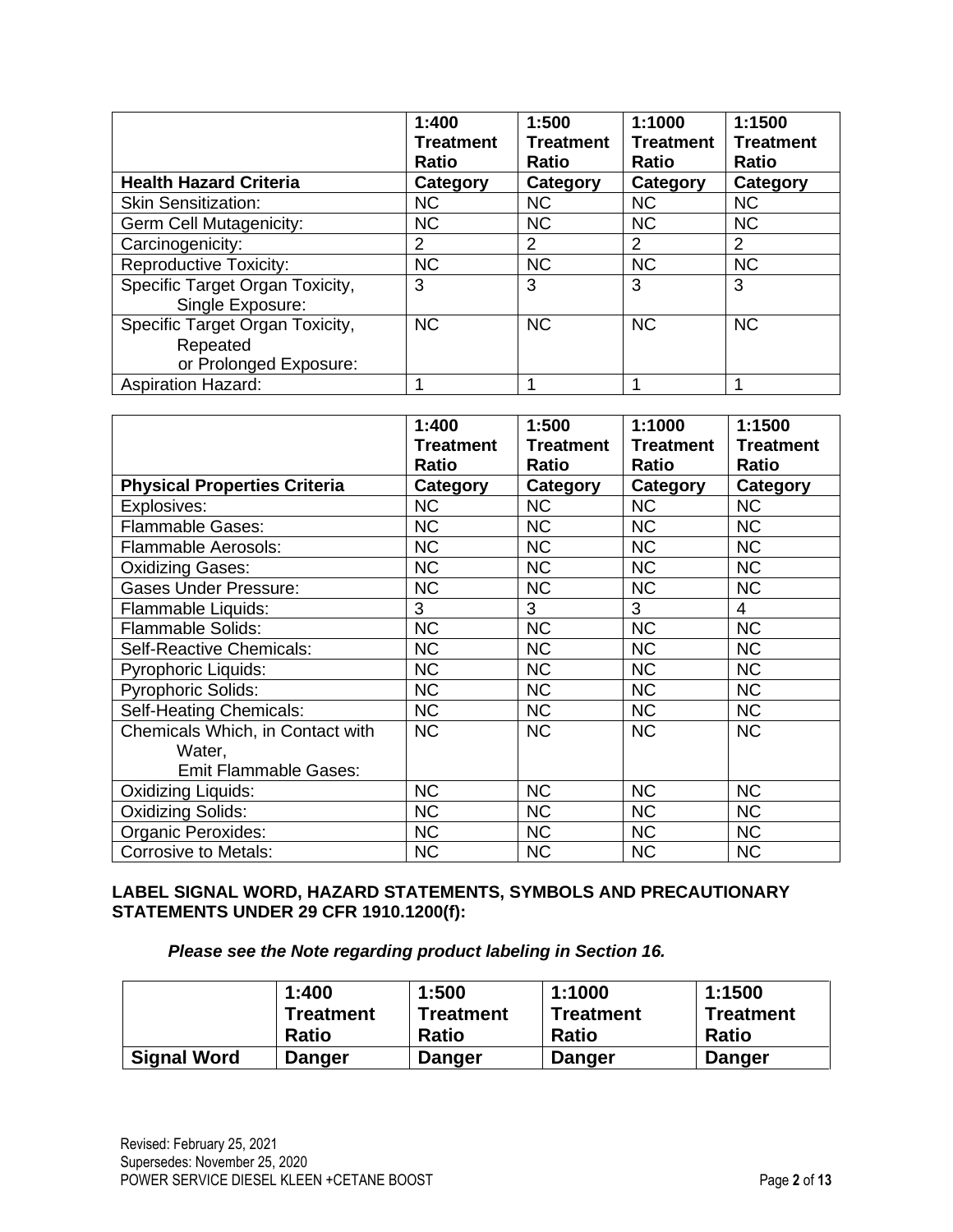| <b>Hazard Statements:</b>                                                                         |                                                                                         |  |  |  |
|---------------------------------------------------------------------------------------------------|-----------------------------------------------------------------------------------------|--|--|--|
| TREATMENT RATIOS: 1:400, 1:500 and 1:1000                                                         | <b>TREATMENT RATIOS: 1:1500</b>                                                         |  |  |  |
| Flammable liquid and vapor. Toxic if inhaled. May                                                 | Combustible liquid. Toxic if inhaled. May                                               |  |  |  |
| be fatal if swallowed and enters airways. Causes                                                  | be fatal if swallowed and enters airways.                                               |  |  |  |
| skin and serious eye irritation. May cause                                                        | Causes skin and serious eye irritation.                                                 |  |  |  |
| respiratory irritation.                                                                           | May cause respiratory irritation.                                                       |  |  |  |
| Symbols:                                                                                          |                                                                                         |  |  |  |
|                                                                                                   |                                                                                         |  |  |  |
| <b>Precautionary Statement(s):</b>                                                                |                                                                                         |  |  |  |
| Keep away from sparks and open flames. No                                                         | Keep away from flames and hot surfaces. No                                              |  |  |  |
| smoking. Keep container tightly closed. Use only<br>non-sparking tools. Ground/Bond container and | smoking. Keep container tightly closed.<br>Avoid breathing vapors. Use only outdoors or |  |  |  |
| receiving equipment. Use explosion-proof pumps                                                    | in a well-ventilated area. Wash hands                                                   |  |  |  |
| when pumping. Take precautionary measures                                                         | thoroughly after handling. Wear protective                                              |  |  |  |
| against static discharge. Avoid breathing vapors.                                                 | gloves and eye protection. Store locked up                                              |  |  |  |
| Use only outdoors or in a well-ventilated area.                                                   | and in cool, well ventilated place. KEEP OUT                                            |  |  |  |
| Wash hands thoroughly after handling. Wear                                                        | OF REACH OF CHILDREN.                                                                   |  |  |  |
| protective gloves and eye protection. Store locked                                                |                                                                                         |  |  |  |
| up and in cool, well ventilated place. KEEP OUT                                                   |                                                                                         |  |  |  |
| OF REACH OF CHILDREN.                                                                             |                                                                                         |  |  |  |
| <b>Hazards Not Otherwise Classified:</b>                                                          |                                                                                         |  |  |  |
| <b>None</b>                                                                                       | <b>None</b>                                                                             |  |  |  |

### **SECTION 3 - COMPOSITION / INFORMATION ON SUBSTANCES**

The specific chemical identity and exact concentration percentage has been withheld as a Trade Secret. Specific chemical information will be made available to health professionals in accordance with 29 CFR 1910.1200.

### **INGREDIENTS CLASSIFIED AS HEALTH HAZARDS**

| <b>TREATMENT RATIO 1:400</b> |                             |                   |                             |  |
|------------------------------|-----------------------------|-------------------|-----------------------------|--|
| <b>Chemical Name</b>         | <b>Common Name/Synonyms</b> | <b>CAS Number</b> | <b>Concentration</b><br>(%) |  |
| <b>Petroleum Distillates</b> | Trade secret                | Trade secret      | $40 - 90$                   |  |
| <b>Alkyl Nitrates</b>        | Trade secret                | Trade secret      | $10 - 30$                   |  |
| Hexan-1-ol, 2-ethyl          | Frade secret                | Trade secret      | $1 - 5$                     |  |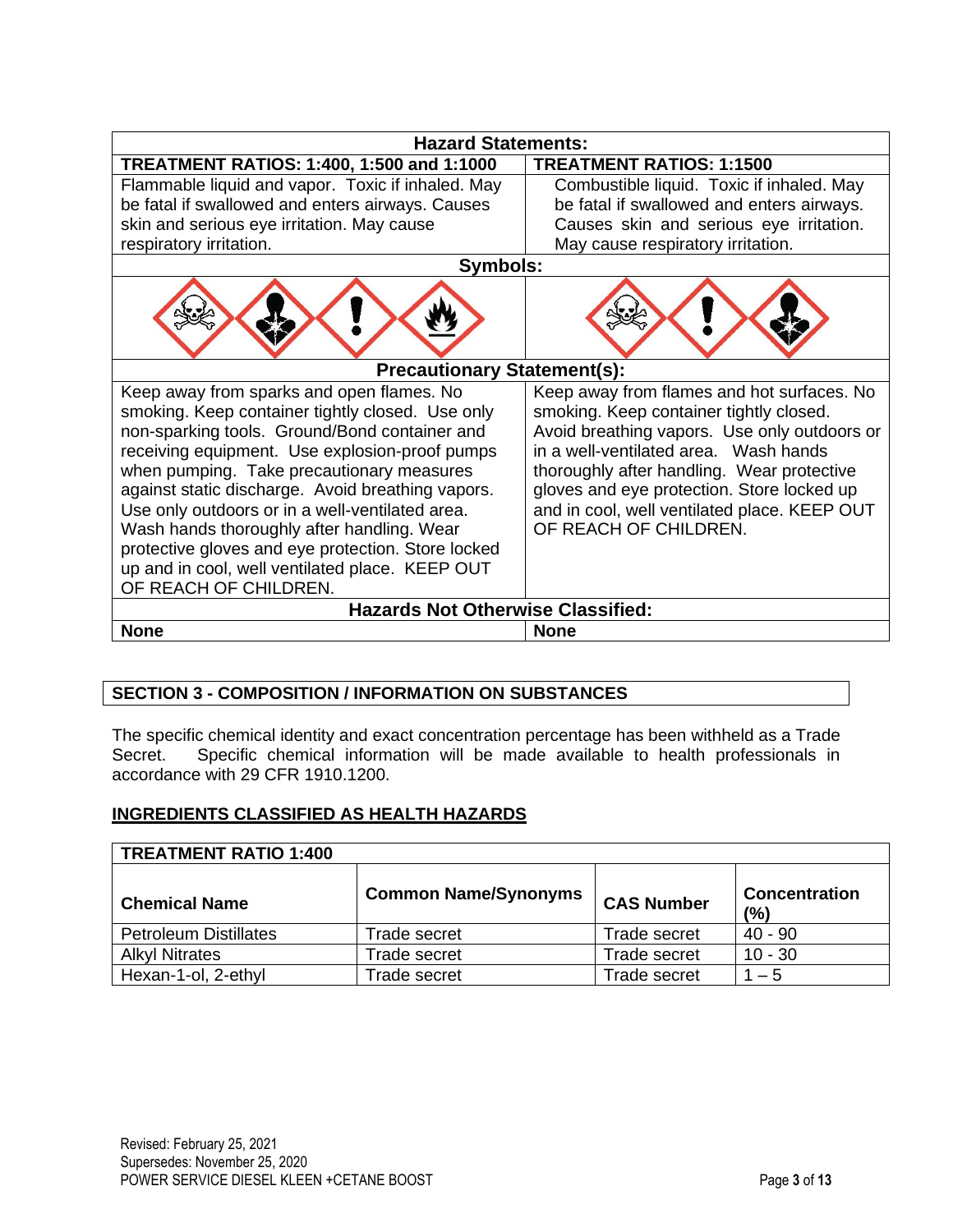| <b>TREATMENT RATIO 1:500</b> |                             |                   |                             |
|------------------------------|-----------------------------|-------------------|-----------------------------|
| <b>Chemical Name</b>         | <b>Common Name/Synonyms</b> | <b>CAS Number</b> | <b>Concentration</b><br>(%) |
| <b>Petroleum Distillates</b> | Trade secret                | Trade secret      | 40 - 90                     |
| <b>Alkyl Nitrates</b>        | Trade secret                | Trade secret      | $10 - 30$                   |
| Hexan-1-ol, 2-ethyl          | Trade secret                | Trade secret      | $1 - 5$                     |

| <b>TREATMENT RATIO 1:1000</b> |                             |                     |                          |  |
|-------------------------------|-----------------------------|---------------------|--------------------------|--|
| <b>Chemical Name</b>          | <b>Common Name/Synonyms</b> | <b>CAS Number</b>   | <b>Concentration (%)</b> |  |
| <b>Petroleum Distillates</b>  | Trade secret                | <b>Trade secret</b> | $25 - 65$                |  |
| <b>Alkyl Nitrates</b>         | Trade secret                | <b>Trade secret</b> | $20 - 50$                |  |
| Aromatic hydrocarbons         | Trade secret                | Trade secret        | $1 - 5$                  |  |
| Hexan-1-ol, 2-ethyl           | Trade secret                | Trade secret        | $5 - 10$                 |  |

| <b>TREATMENT RATIO 1:1500</b> |                             |                   |                          |  |
|-------------------------------|-----------------------------|-------------------|--------------------------|--|
| <b>Chemical Name</b>          | <b>Common Name/Synonyms</b> | <b>CAS Number</b> | <b>Concentration (%)</b> |  |
| <b>Alkyl Nitrates</b>         | Trade secret                | Trade secret      | $35 - 80$                |  |
| <b>Petroleum Distillates</b>  | Trade secret                | Trade secret      | $10 - 25$                |  |
| Hexan-1-ol, 2-ethyl           | Trade secret                | Trade secret      | $5 - 12$                 |  |
| Aromatic Hydrocarbons         | Trade secret                | Trade secret      | $2 - 5$                  |  |

### **SECTION 4 - FIRST AID MEASURES**

As a precaution, exposure to liquids, vapors, mists and fumes should be minimized.

**EYE CONTACT:** Rinse cautiously with water for several minutes. Remove contact lenses, if present and easy to do. Continue rinsing. If eye irritation persists, get medical advice.

**SKIN CONTACT:** Wash with plenty of water. Take remove contaminated clothing and wash it before reuse. If skin irritation occurs get medical advice/attention.

**INHALATION:** Remove person to fresh air and keep comfortable for breathing. Call a doctor.

**INGESTION:** If swallowed, IMMEDIATELY call a doctor. Do NOT induce vomiting.

### **SECTION 5 - FIRE AND EXPLOSION HAZARD DATA**

**EXTINGUISHING MEDIA:** Use water fog, foam, dry chemical or carbon dioxide (CO<sub>2</sub>) to extinguish flames.

**SPECIFIC HAZARDS:** Vapors are heavier than air and may travel along the ground to a distant ignition source and flash back. See Section 10 for Stability and Reactivity. **NOTE:** EMPTY CONTAINERS CONTAIN COMBUSTIBLE VAPORS THAT CAN CAUSE FLASH FIRES OR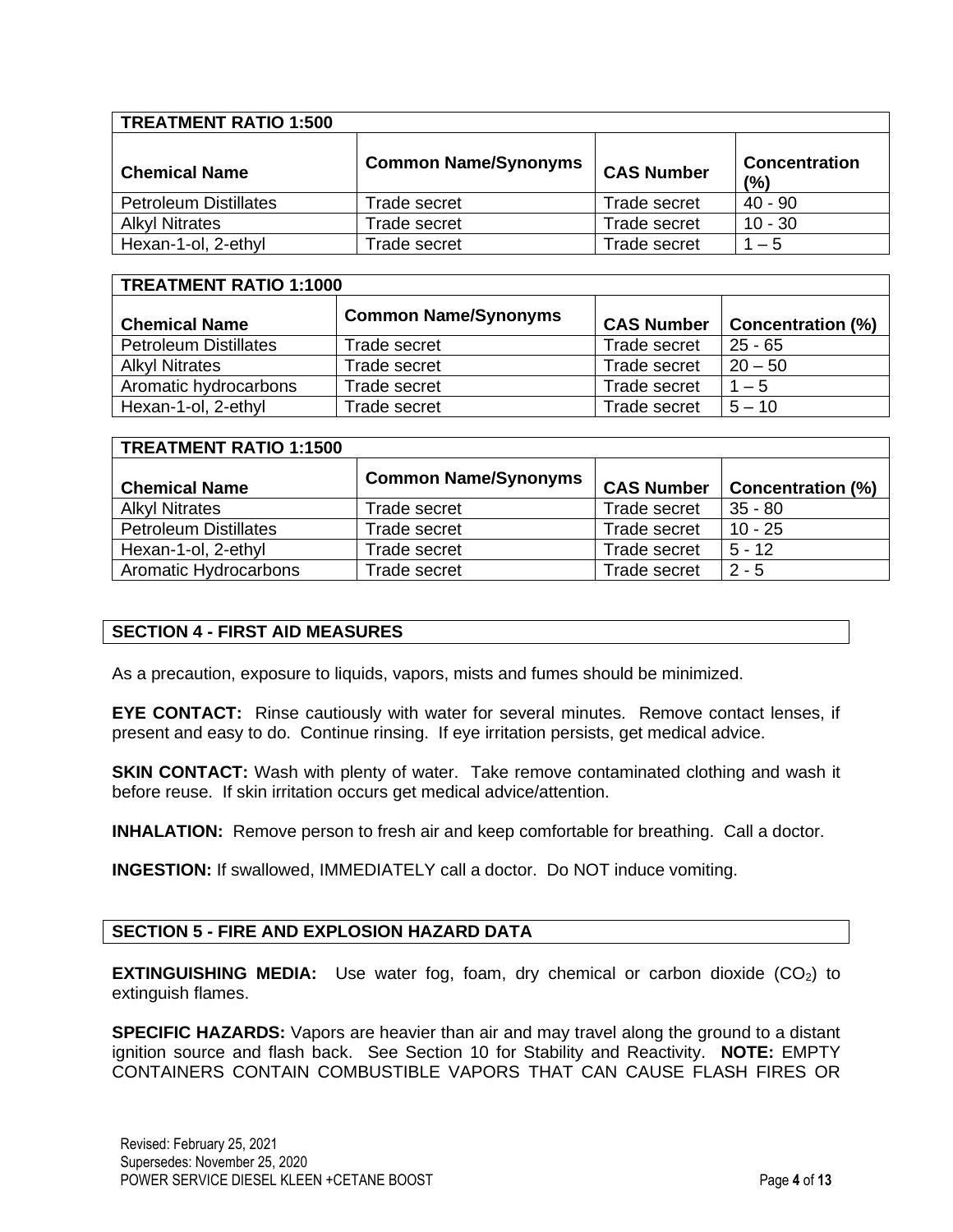EXPLOSIONS. CONTAINERS ARE SINGLE-TRIP CONTAINERS AND SHOULD NOT BE USED FOR ANY REASON AFTER BEING EMPTIED. DO NOT USE CUTTING TORCH EQUIPMENT OR ANY OTHER FLAME OR OTHER SOURCES OF IGNITION ON ANY EMPTY CONTAINER.

**PROTECTIVE EQUIPMENT AND PRECAUTIONS**: Use standard protective equipment including self-contained breathing apparatus (SCBA).

### **SECTION 6 - ACCIDENTAL RELEASE MEASURES**

**PERSONAL PRECAUTIONS, PROTECTIVE EQUIPMENT, AND EMERGENCY PROCEDURES**: Avoid contact with spilled material. Warn or evacuate occupants in surrounding and downwind areas. Eliminate all sources of ignition in the vicinity of the spill or released vapor. See Section 2 for Hazards Identification. See Section 4 for First Aid Measures. See Section 5 for Fire Fighting Information. See Section 8 for Personal Protective Equipment.

**SPILL CONTAINMENT AND CLEAN-UP:** Eliminate potential sources of ignition. Stop leak if it can be done without risk. Dike and contain spill. Do not touch or walk through spilled material. Prevent entry into waterways, sewer, basements or confined areas. Remove with vacuum trucks or pump to storage/salvage vessels. Soak up residue with an absorbent such as clay, sand or other suitable material and dispose of properly. A vapor suppressing foam may be used to reduce vapors. Local, state and federal laws and/or regulations may apply to releases and disposal of this material, as well as those materials and items employed in the clean-up releases. The user/responder will need to determine which local, state and federal laws and/or regulations are applicable. The National Response Center can be reached at 1-800-424-8802.

### **SECTION 7 - HANDLING AND STORAGE**

**PRECAUTIONS FOR SAFE HANDLING**: Avoid contact with eyes and skin. Use only with adequate ventilation. Use proper bonding and/or grounding procedures. Prevent small spills and leakage to avoid slip hazard. Material can accumulate static charges which may cause an electrical spark (ignition source). Keep away from ignition sources such as heat, sparks, and flames. No smoking.

**CONDITIONS FOR SAFE STORAGE:** DO NOT USE OR STORE near heat, sparks, or flame. USE AND STORE ONLY IN A WELL-VENTILATED AND COOL AREA. Handle containers with care. Keep container tightly closed when not in use. Store locked up.

### **STORAGE TEMPERATURE:**

| <b>Treatment Ratio</b> | <b>Part Numbers:</b>       | <b>Storage Temperature:</b>    |
|------------------------|----------------------------|--------------------------------|
| 1:400 Treatment Ratio  | 3016-09, 3025-08, 3025-12, | 0°F - 104°F                    |
|                        | 3080-06, 3100              | $(-18^{\circ}C - 40^{\circ}C)$ |
| 1:500 Treatment Ratio  | 3012-09, 3064-06           | 0°F - 104°F                    |
|                        |                            | (-18°C - 40°C)                 |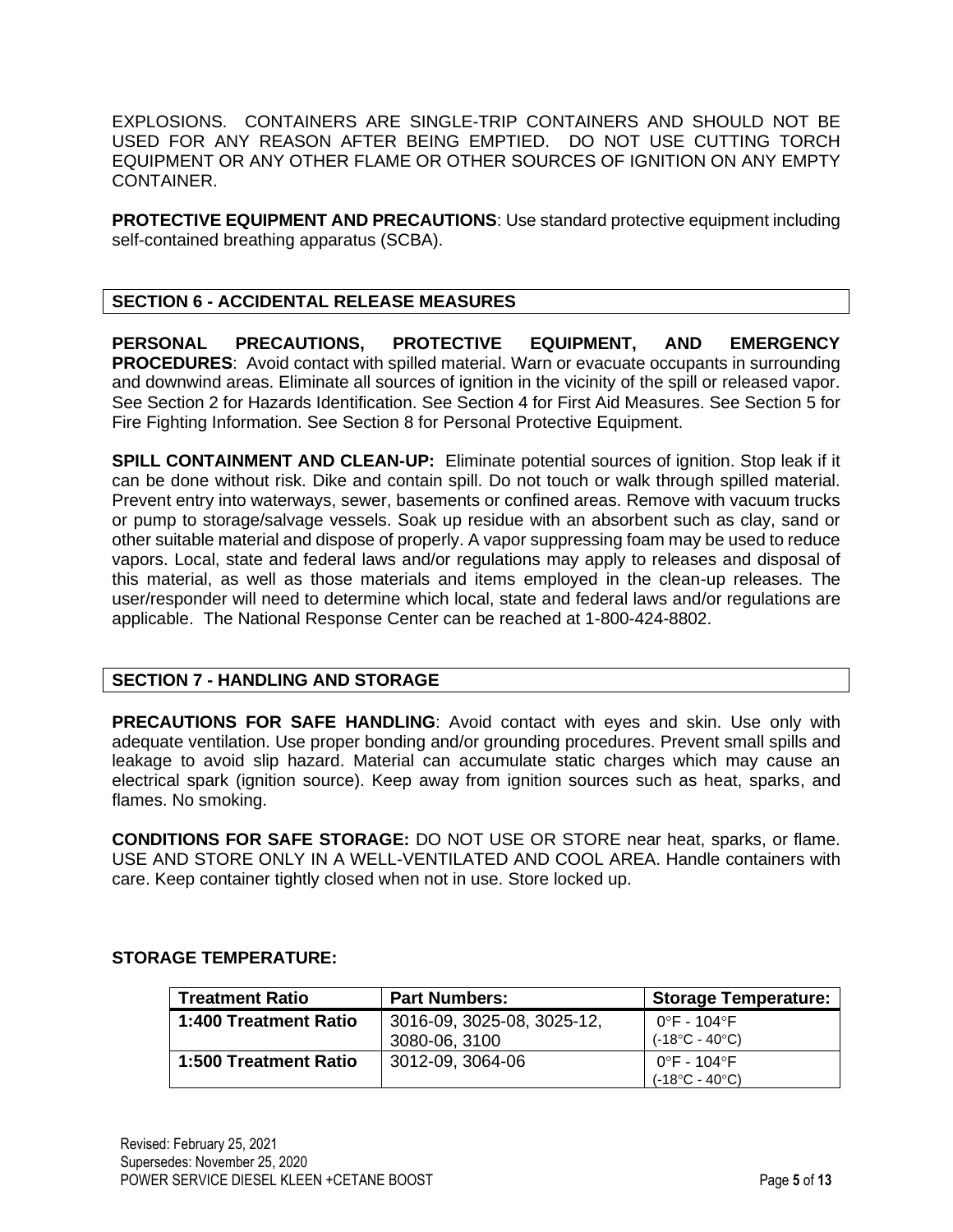| 1:1,000 Treatment Ratio   3128-04, 3101 |                          |          |  | l 0°F - 104°F<br>(-18°C - 40°C)                          |
|-----------------------------------------|--------------------------|----------|--|----------------------------------------------------------|
| 1:1,500 Treatment Ratio                 | $\vert$ 3850-02,<br>3800 | 3855-01, |  | 3860-01,   0°F - 104°F<br>$(-18^{\circ}C - 40^{\circ}C)$ |

**EMPTY CONTAINER WARNING:** EMPTY CONTAINERS MAY CONTAIN COMBUSTIBLE VAPORS AND CAN BE DANGEROUS. SEE SECTION 5 FOR FIRE AND EXPLOSION HAZARD DATA.

### **SECTION 8 - EXPOSURE CONTROLS / PERSONAL PROTECTION**

### **EXPOSURE GUIDELINES:**

|                              |               | <b>OSHA</b> | <b>ACGIH</b> |             | <b>NIOSH</b> |             |               |             |
|------------------------------|---------------|-------------|--------------|-------------|--------------|-------------|---------------|-------------|
|                              | CAS#          | <b>PEL</b>  | <b>TLV</b>   | <b>STEL</b> | <b>REL</b>   | <b>STEL</b> | <b>IDLH</b>   | <b>Note</b> |
| Ethylbenzene                 | 100-41-4      | $100$ ppm   | 20 ppm       | not est.    | $100$ ppm    | $125$ ppm   | 800 ppm (LEL) | n/a         |
| Naphthalene                  | $91 - 20 - 3$ | 10 ppm      | 10 ppm       | not est.    | 10 ppm       | 15 ppm      | $250$ ppm     | skin        |
| <b>Petroleum Distillates</b> | n/a           | 500 ppm     | not est.     | not est.    | not est.     | not est.    | not est.      | n/a         |
| 1,2,4-trimethylbenzene       | 95-63-6       | not est.    | 25 ppm       | not est.    | 25 ppm       | not est.    | not est.      | n/a         |
| Xylene, mixed isomers        | 1330-20-7     | $100$ ppm   | $100$ ppm    | $150$ ppm   | $100$ ppm    | $150$ ppm   | 900 ppm       | n/a         |
| Cumene                       | 98-82-8       | 50 ppm      | 50 pm        | not est.    | 50 ppm       | not est.    | 900 ppm (LEL) | skin        |

**ENGINEERING CONTROLS:** The level of protection and types of controls necessary will vary depending upon potential exposure conditions. Local exhaust ventilation is recommended to control exposure.

### **PERSONAL PROTECTIVE EQUIPMENT (PPE):**

**Eyes and Face:** Eye protection such as safety glasses or chemical goggles is recommended if contact is likely.

**Skin:** Chemical/oil resistant clothing and gloves are recommended. Wear additional protective clothing as appropriate.

**Respiratory:** Wear a NIOSH/MSHA approved respirator as necessary.

**Specific Hygiene Measures:** Always observe good personal hygiene measures, such as washing after handling the material and before eating, drinking, and/or smoking. Routinely wash work clothing and protective equipment to remove contaminants. Practice good housekeeping.

**NOTE:** These precautions are for room temperature handling.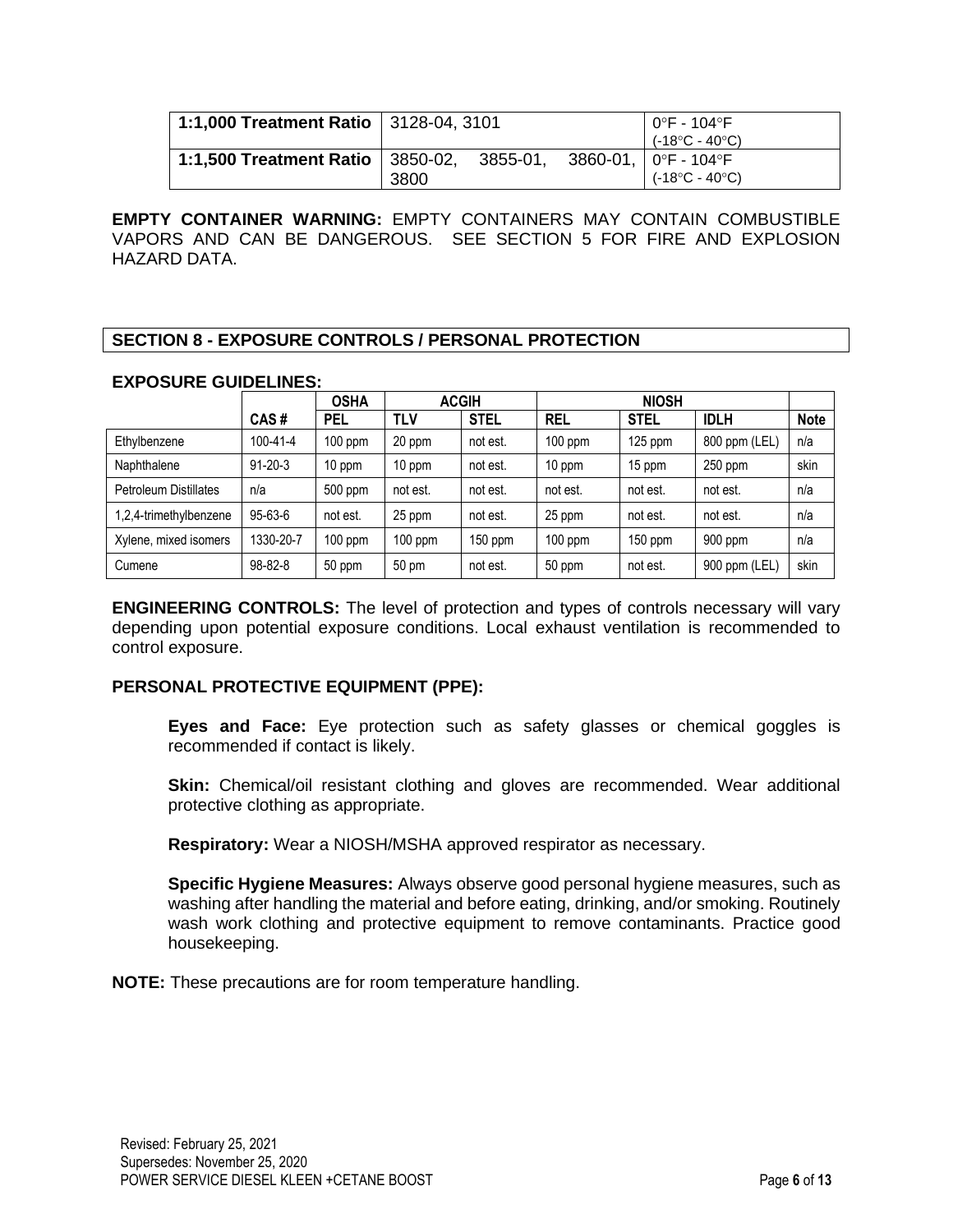### **SECTION 9 - PHYSICAL AND CHEMICAL PROPERTIES**

|                                                          | 1:400             | 1:500             | 1:1000             | 1:1500                 |
|----------------------------------------------------------|-------------------|-------------------|--------------------|------------------------|
|                                                          | <b>Treatment</b>  | <b>Treatment</b>  | <b>Treatment</b>   | <b>Treatment Ratio</b> |
|                                                          | <b>Ratio</b>      | <b>Ratio</b>      | <b>Ratio</b>       |                        |
|                                                          | Liquid, straw     | Liquid, straw     |                    |                        |
| Appearance                                               | color             | color             | Liquid, brown      | Liquid, brown          |
| Odor                                                     | Aromatic solvent  | Aromatic solvent  | Aromatic solvent   | Aromatic solvent       |
|                                                          |                   |                   |                    |                        |
| <b>Odor Threshold</b>                                    | Not available     | Not available     | Not available      | Not available          |
| pH                                                       | Not applicable    | Not applicable    | Not applicable     | Not applicable         |
| <b>Melting point/Freezing</b><br>point                   | Not available     | Not available     | Not available      | Not available          |
| <b>Initial Boiling Point and</b>                         | 194.6°F           | 185.9°F           | 280.6°F            | 249.4°F                |
| <b>Boiling Range</b>                                     | $(90.0^{\circ}C)$ | $(85.5^{\circ}C)$ | $(138.0^{\circ}C)$ | $(120.8^{\circ}C)$     |
| <b>Flash Point</b>                                       | 119°F (49°C)      | 113°F (45°C)      | 126°F (52°C)       | 139°F (60°C)           |
| <b>Evaporation Rate</b>                                  | Not available     | Not available     | Not available      | Not available          |
| <b>Flammability</b>                                      | Not available     | Not available     | Not available      | Not available          |
| <b>Upper / lower</b><br><b>Flammability or Explosive</b> | Not available     | Not available     | Not available      | Not available          |
| <b>Limits</b>                                            |                   |                   |                    |                        |
| <b>VAPOR PRESSURE (psi)</b>                              | Not available     | Not available     | Not available      | Not available          |
| <b>Vapor Density</b>                                     | Not available     | Not available     | Not available      | Not available          |
| <b>Specific Gravity (ASTM</b><br>D4052)                  | 0.95              | 0.93              | 0.94               | 0.94                   |
| <b>Solubility</b>                                        | Not available     | Not available     | Not available      | Not available          |
| <b>Partition Coefficient; n-</b><br>octanol / water      | Not available     | Not available     | Not available      | Not available          |
| <b>Auto-ignition</b><br><b>Temperature</b>               | Not available     | Not available     | Not available      | Not available          |
| <b>Decomposition</b><br>temperature                      | Not available     | Not available     | Not available      | Not available          |
| <b>Viscosity</b>                                         | Not available     | Not available     | Not available      | Not available          |
| <b>Pour Point</b>                                        | Not available     | Not available     | Not available      | Not available          |

### **SECTION 10 - STABILITY AND REACTIVITY**

**REACTIVITY:** see Incompatible Materials below

**CHEMICAL STABILITY:** This material is considered stable under normal ambient and anticipated storage and handling conditions of temperature and pressure.

**POSSIBILITY OF HAZARDOUS REACTION**: Hazardous polymerization will not occur.

**CONDITIONS TO AVOID:** Flames, high energy ignition sources, and elevated temperatures.

**INCOMPATIBLE MATERIALS:** May react with strong oxidizing agents, such as; chlorates, nitrates, peroxides, etc.; alkalis; lead and lead alloys; reducing agents; brass; copper.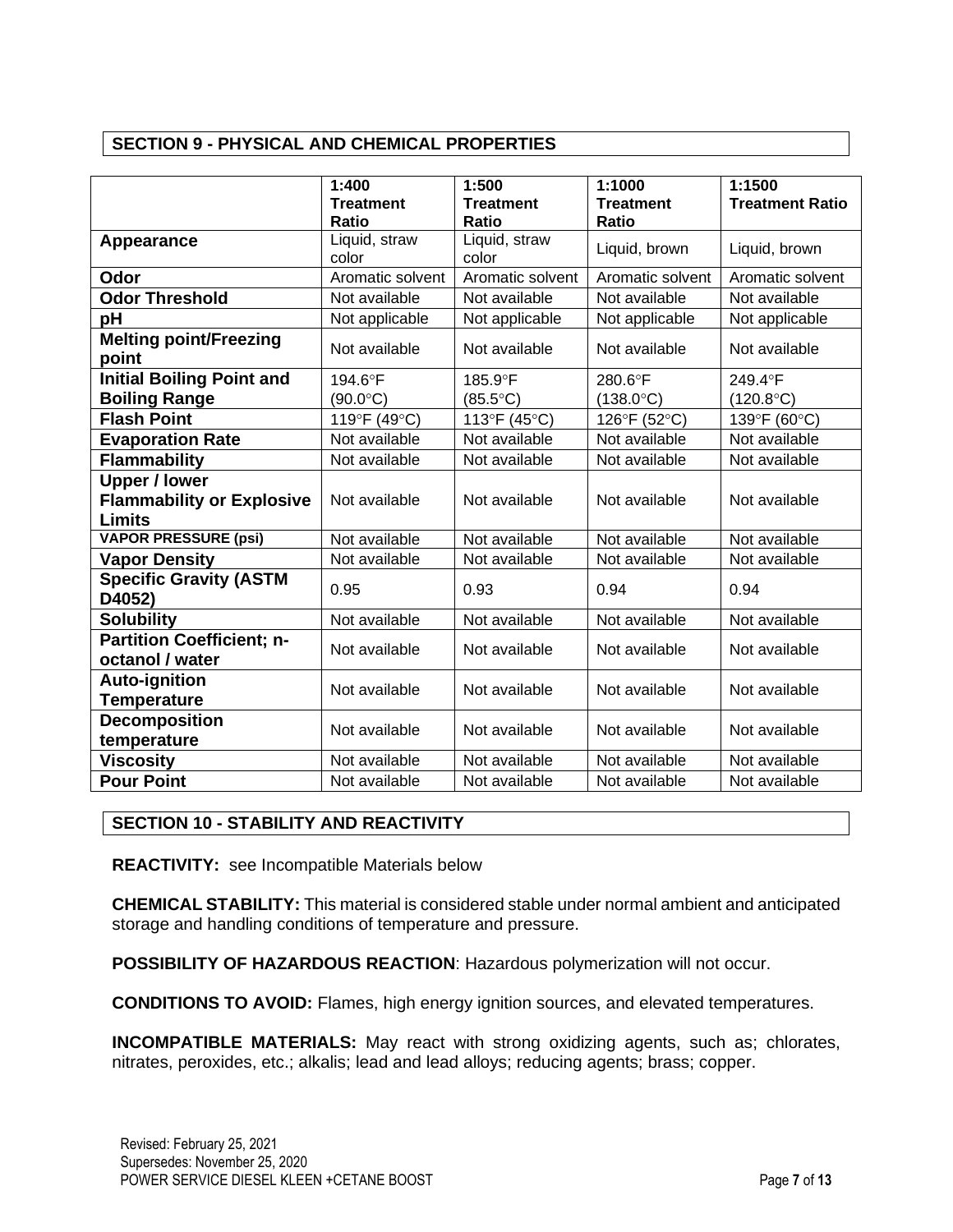**HAZARDOUS DECOMPOSITION PRODUCTS:** Carbon oxides, products of incomplete combustion and nitrogen oxide.

### **SECTION 11 - TOXICOLOGICAL INFORMATION**

### **LIKELY ROUTES OF EXPOSURE**

|                        | <b>INGESTION</b> | <b>INHALATION SKIN</b> |                | <b>EYE</b>     | <b>SKIN</b>       |
|------------------------|------------------|------------------------|----------------|----------------|-------------------|
|                        |                  |                        | <b>CONTACT</b> | <b>CONTACT</b> | <b>ABSORPTION</b> |
| 1:400 Treatment Ratio  |                  |                        |                |                |                   |
| 1:500 Treatment Ratio  |                  |                        |                |                |                   |
| 1:1000 Treatment Ratio |                  |                        |                |                |                   |
| 1:1500 Treatment Ratio |                  |                        |                |                |                   |

**SYMPTOMS RELATED TO PHYSICAL, CHEMICAL AND TOXICOLOGICAL CHARACTERISTICS:** Breathing of high vapor concentrations may cause dizziness, lightheadedness, headache, nausea and loss of coordination. Continued inhalation may result in unconsciousness. The vapor or fumes from this material may cause respiratory irritation. Breathing this material at elevated concentrations causes central nervous system effects. Central nervous system effects may include headache, dizziness, nausea, vomiting, weakness, loss of coordination, blurred vision, drowsiness, confusion or disorientation. At extreme exposures, central nervous system effects may include respiratory depression, tremors, or convulsions, loss of consciousness, coma or death.

**DELAYED AND IMMEDIATE EFFECTS AND CHRONIC EFFECTS FROM SHORT- AND LONG-TERM EXPOSURE:** Repeated skin exposure to a component of this product may cause irritation, even a burn; may cause a more severe response on covered skin, such as under clothing or gloves. Inhalation exposure to a component of this product has caused fetotoxicity in the presence of maternal toxicity in animals.

### **NUMERICAL MEASURES OF TOXICITY**

Note: the information provided below are estimates; testing of the product is not available.

| <b>Treatment Ratio</b>  |           | <b>Toxicity</b><br>Oral<br>Acute<br>(ATE <sub>mix</sub> estimate) | <b>Acute Dermal Toxicity</b><br>(ATE <sub>mix</sub> estimate) | Inhalation<br>Acute<br>(ATE <sub>mix</sub> estimate) |  |
|-------------------------|-----------|-------------------------------------------------------------------|---------------------------------------------------------------|------------------------------------------------------|--|
| 1:400<br>Ratio          | Treatment | Does not meet criteria                                            | Does not meet criteria                                        | 5.81 (vapors)                                        |  |
| 1:500<br><b>Ratio</b>   | Treatment | Does not meet criteria                                            | Does not meet criteria                                        | 5.06 (vapors)                                        |  |
| 1:1,000<br><b>Ratio</b> | Treatment | Does not meet criteria                                            | Does not meet criteria                                        | $4.63$ (vapors)                                      |  |
| 1:1,500<br>Ratio        | Treatment | Does not meet criteria                                            | Does not meet criteria                                        | 3.77 (vapors)                                        |  |

**SENSITIZATION:** No information available.

**MUTAGENICITY**: No information available.

#### **CARCINOGENICITY LISTINGS – the following substances are listed as indicated:**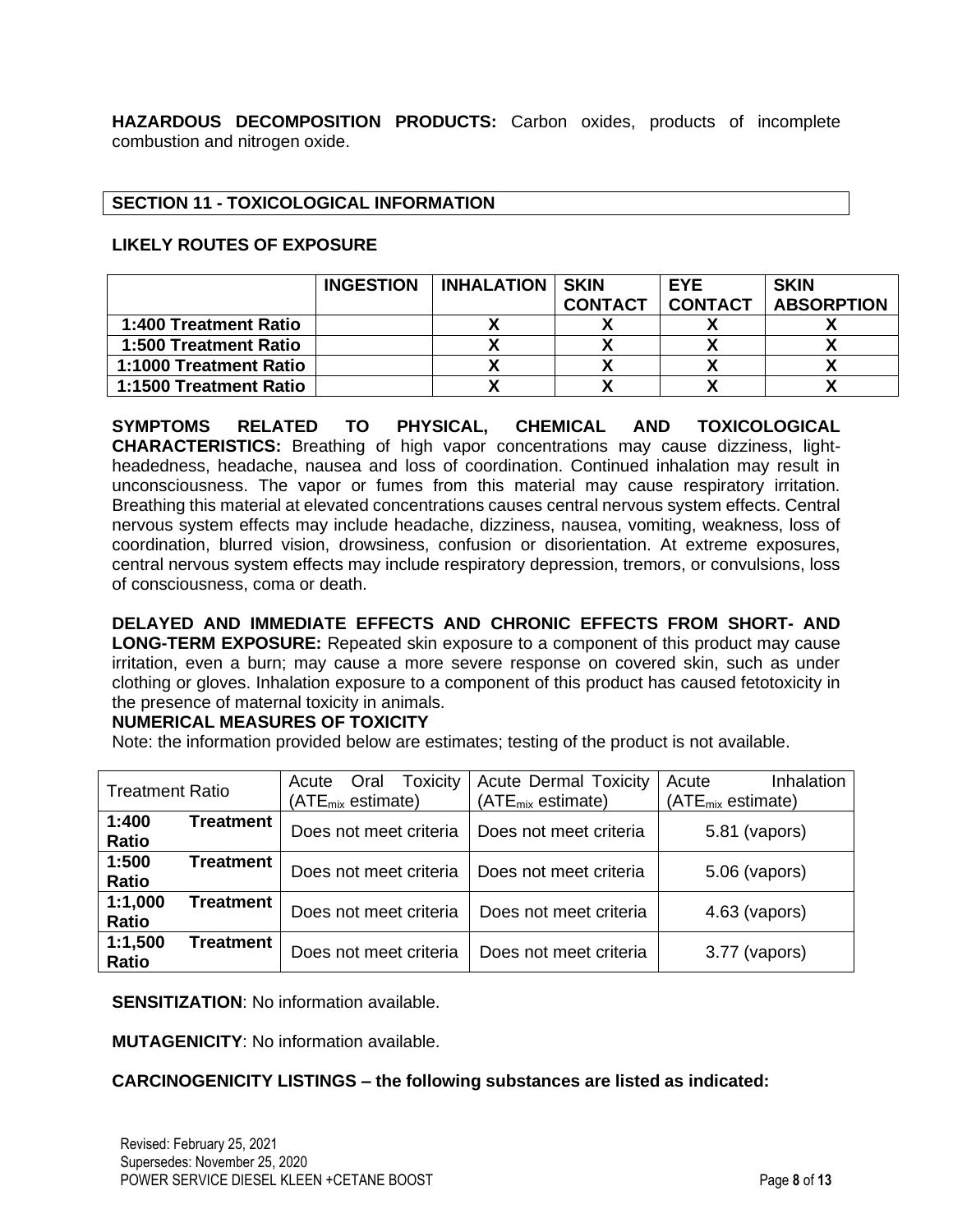| <b>Chemical</b> | List        |
|-----------------|-------------|
| Cumene          | IARC, NTP   |
| Ethylbenzene    | <b>IARC</b> |
| Naphthalene     | IARC, NTP   |

**REPODUCTIVE TOXICITY**: No information available.

**TERATOGENICITY/EMBRYOTOXICITY:** This product contains a component of a complex mixture (Xylenes (1330-20-7)) that has been shown to cause teratogenicity and/or embryotoxicity.

**SPECIFIC TARGET ORGAN TOXICITY (SINGLE EXPOSURE**): Respiratory tract irritation.

**SPECIFIC TARGET ORGAN TOXICITY (REPEATED EXPOSURE):** No information available

**ASPIRATION HAZARD**: Aspiration hazard identified.

### **SECTION 12 - ECOLOGICAL INFORMATION**

**ECOTOXICITY:** This material is expected to be toxic to aquatic organisms.

**PERSISTENCE AND DEGRADABILITY**: No information not available

**BIOACCUMULATIVE POTENTIAL**: No information not available

**MOBILITY IN SOIL**: No information not available

**OTHER ADVERSE EFFECTS**: No information not available

### **SECTION 13 - DISPOSAL CONSIDERATIONS**

**RCRA Information:** Disposal of unused product may be subject to RCRA hazardous waste regulations (40 CFR Part 261). Disposal of the used product may also be regulated as hazardous waste due to resulting mixture characteristics, mixture components or product use. Such changes to the product may result in different and/or additional hazardous waste codes.

State or local laws may impose additional regulatory requirements regarding disposal. *Waste characterizations and compliance with applicable laws are the responsibility solely of the waste generator.*

**EMPTY CONTAINER WARNING:** EMPTY CONTAINERS MAY CONTAIN COMBUSTIBLE VAPORS AND CAN BE DANGEROUS. SEE SECTION 5 FOR FIRE AND EXPLOSION HAZARD DATA. Dispose of empty containers appropriately per local, state and federal regulations.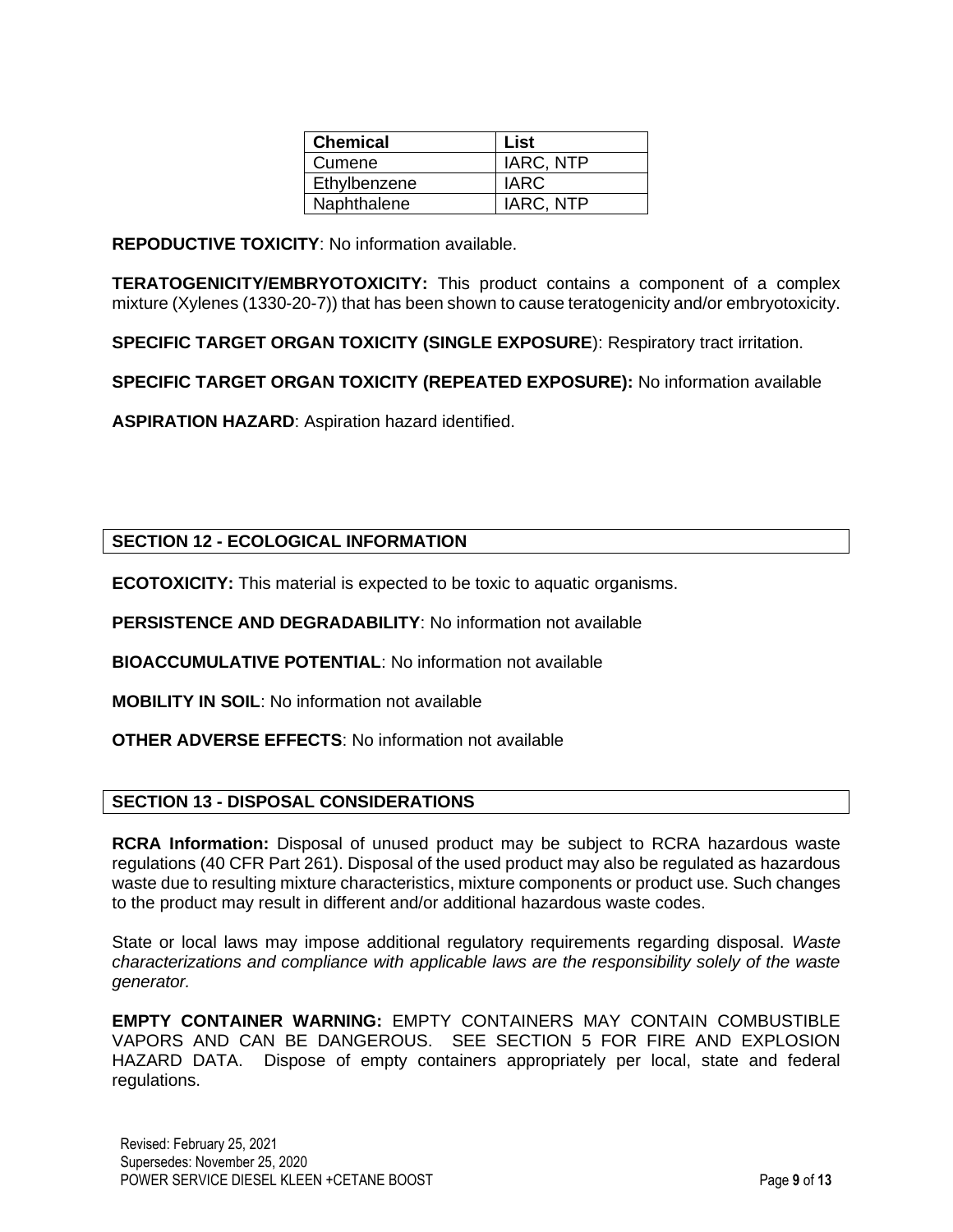# **SECTION 14 - TRANSPORTATION INFORMATION**

# **The following part numbers are regulated for transportation as follows:**

| 3016-09<br>3025-08<br>3025-12 | <b>DOT (Domestic Ground): Not Regulated</b>                                                                                                             |  |  |  |
|-------------------------------|---------------------------------------------------------------------------------------------------------------------------------------------------------|--|--|--|
| 3080-06                       | <b>IMDG (Ocean Transport):</b><br>UN 1993 FLAMMABLE LIQUID, N.O.S. (Petroleum Distillates) 3, III,<br>(49°C cc) LTD QTY                                 |  |  |  |
| 3012-09<br>3064-06            | <b>DOT (Domestic Ground): Not Regulated</b>                                                                                                             |  |  |  |
|                               | <b>IMDG (Ocean Transport):</b><br>UN 1993 FLAMMABLE LIQUID, N.O.S. (Petroleum Distillates) 3, III,<br>(49°C cc) LTD QTY                                 |  |  |  |
| 3855-01<br>3850-02            | <b>DOT (Domestic Ground): Not Regulated</b>                                                                                                             |  |  |  |
|                               | <b>IMDG (Ocean Transport):</b><br>UN 1993 FLAMMABLE LIQUID, N.O.S. (Petroleum Distillates) 3, III<br>(60°C cc) MP (2-Ethylhexyl Nitrate)                |  |  |  |
| 3860-01                       | <b>DOT (Domestic Ground):</b><br>NA 1993 Combustible liquid, n.o.s. (Petroleum Distillates) Comb liq, III<br>MP (2-Ethylhexyl Nitrate)                  |  |  |  |
|                               | <b>IMDG (Ocean Transport):</b><br>UN 1993 FLAMMABLE LIQUID, N.O.S. (Petroleum Distillates) 3, III<br>(60°C cc) MP (2-Ethylhexyl Nitrate)                |  |  |  |
| 3100<br>3101<br>3800          | <b>DOT (Domestic Ground):</b><br>NA 1993 Combustible liquid, n.o.s. (Petroleum Distillates) Comb liq, III<br>MP (2-Ethylhexyl Nitrate), RQ (Napthalene) |  |  |  |
|                               | <b>IMDG (Ocean Transport):</b><br>Not offered                                                                                                           |  |  |  |

**All part numbers not recommended for transport by air.**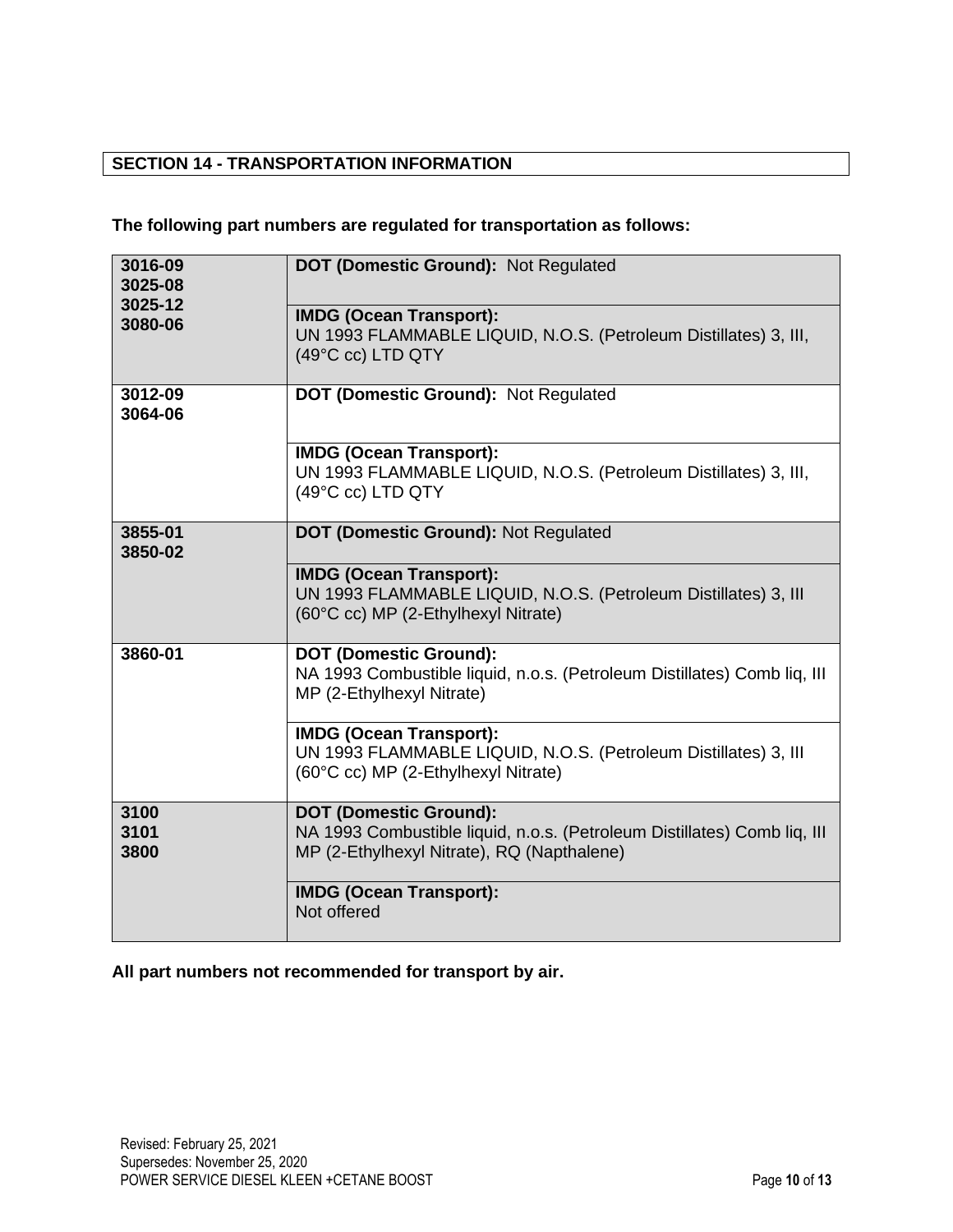### **SECTION 15 - REGULATORY INFORMATION**

#### **§14(a) Consumer Product Safety Act General Certificate of Conformity**

Power Service Products, Inc. certifies that this product meets the statutory and regulatory requirements of the US Consumer Products Safety Act, the Federal Hazardous Substances Act, and the Poison Prevention Packaging Act of 1970, as applicable. The Power Service products are manufactured in the United States in Weatherford, Texas, unless otherwise indicated on the product label. The product manufacture lot code is stamped on the product container. This Certification is based upon a reasonable testing program conducted by Power Service Products, Inc. which includes a quality control program incorporating, as necessary, confirmation of compliance by component suppliers. Third-party testing is not required to certify compliance. Further details may be obtained by contacting the Power Service Products, Inc. EHS Manager at 1-800-643-9089.

Contents of this SDS comply with the OSHA Hazard Communication Standard 29 CFR 1910.1200

**TSCA STATUS:** All chemical substances found in this product comply with the Toxic Substances Control Act inventory reporting requirements.

### **EPA SARA TITLE III CHEMICAL LISTINGS:**

#### **Section 302 Extremely Hazardous Substances:** None

### **Sections 311/ 312 Hazard Class**:

Acute Health Effects: Yes Sudden Release of Pressure Hazard: No Chronic Health Effects: Yes Reactivity Hazard: No Fire Hazard: Yes

#### **NFPA (NATIONAL FIRE PROTECTION ASSOCIATION) RATING:** HEALTH: **2**

FIRE: **2** REACTIVITY: **0** 

#### **Section 313:**

Specific chemical information is being withheld as a Trade Secret. The following chemicals subject to the reporting requirements of EPCRA Section 313 of Title III of the Superfund Amendments and Reauthorization Act of 1986 (40 CFR Part 372) may be present in this product at a concentration that does not exceed the specified upper weight percentage.

| <b>Treatment Ratio</b> | <b>CAS Number</b>              | <b>Chemical Name</b>  | Max $%$ |
|------------------------|--------------------------------|-----------------------|---------|
| 1:400 Treatment Ratio  | $100 - 41 - 4$                 | Ethylbenzene          | 10.0    |
|                        | 95-63-6                        | 1,2,4-trimethybenzene | 1.5     |
|                        | 1330-20-7                      | xylene, mixed isomers | 2.5     |
|                        | $91 - 20 - 3$                  | Naphthalene           | 0.5     |
| 1:500 Treatment Ratio  | $100 - 41 - 4$<br>Ethylbenzene |                       | 10.0    |
|                        | $95 - 63 - 6$                  | 1,2,4-trimethybenzene | 1.5     |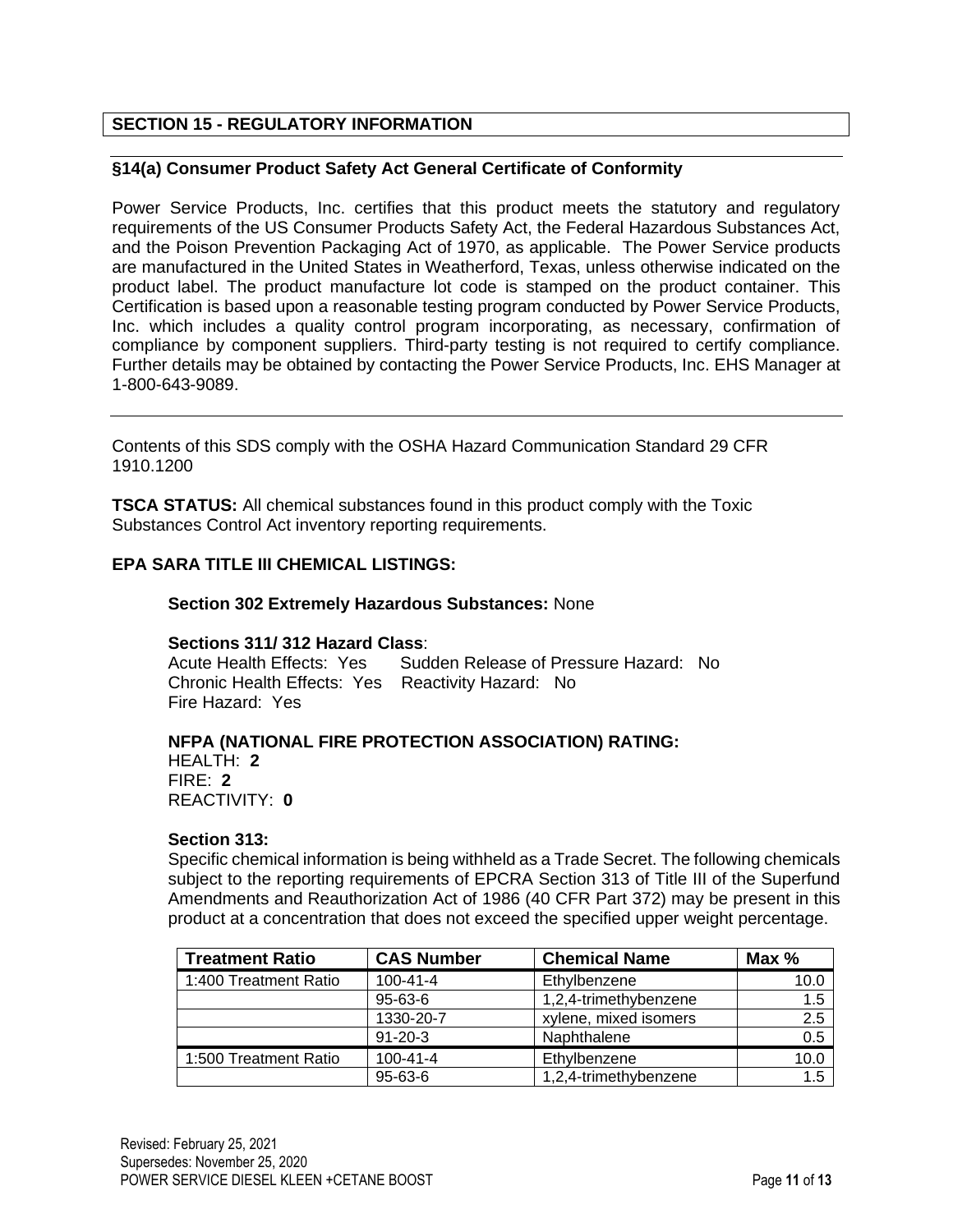| <b>Treatment Ratio</b>  | <b>CAS Number</b> | <b>Chemical Name</b>  |     |
|-------------------------|-------------------|-----------------------|-----|
|                         | 1330-20-7         | xylene, mixed isomers | 2.5 |
|                         | $91 - 20 - 3$     | Naphthalene           | 0.5 |
| 1:1,000 Treatment Ratio | $100 - 41 - 4$    | Ethylbenzene          | 6.0 |
|                         | $95 - 63 - 6$     | 1,2,4-trimethybenzene | 1.5 |
|                         | 1330-20-7         | xylene, mixed isomers | 1.5 |
|                         | $91 - 20 - 3$     | Naphthalene           | 1.0 |
| 1:1,500 Treatment Ratio | $100 - 41 - 4$    | Ethylbenzene          | 1.5 |
|                         | 95-63-6           | 1,2,4-trimethybenzene | 1.5 |
|                         | 1330-20-7         | xylene, mixed isomers | 0.5 |
|                         | $91 - 20 - 3$     | Naphthalene           | 1.5 |

State or local laws may impose additional regulatory requirements for components of this material. It is the responsibility solely of the Employer to maintain compliance with State and Local reporting.

**This product contains a chemical known to the state of California to cause cancer and/or birth defects or other reproductive harm: ethylbenzene, toluene, cumene, naphthalene.**

### **SECTION 16 – OTHER INFORMATION**

### **DATE OF PREPARATION / REVISION**: February 25, 2021

**NOTE regarding product labeling: The OSHA Hazard Communication Standard applies to hazardous chemicals known to be present in the workplace. However, the labeling and Safety Data Sheet requirements do not apply to consumer products when they are used in the workplace for the purposes intended by the manufacturer and the use results in a duration and frequency of exposure which is not greater than the range of exposures that could reasonably be experienced by consumers when used for the intended purpose. Power Service Products intends for product packaged in 1 gallon or smaller containers to be used by consumers and has labeled those containers as required under the Consumer Product Safety Commission regulations. Power Service Products intends for product packaged in containers larger than 1 gallon to be used in the workplace and has labeled those products as required by the OSHA Hazard Communication Standard. The Consumer Product Safety Commission and OSHA Hazard Communication Standard labeling requirements are different and variations between the consumer and industrial labels may occur. It is the employer's responsibility to purchase the appropriate product for use in the workplace.**

The information contained herein is offered in good faith and is believed to be accurate based on the data available to us as of the date of SDS preparation. The information in this document applies to this specific product as supplied. It may not be appropriate for this product if the product is used in combination with other materials. The information in this document is not intended to constitute product performance information. Some of the information presented and conclusions drawn herein are from sources other than direct test data on the product. No statement shall be construed as an endorsement of any product or process. The recommended industrial hygiene and safe handling procedures are believed to be valid in the context of the intended use as described in product labeling. However, each user should review these recommendations in the specific context of the intended use and determine whether they are appropriate. You are urged